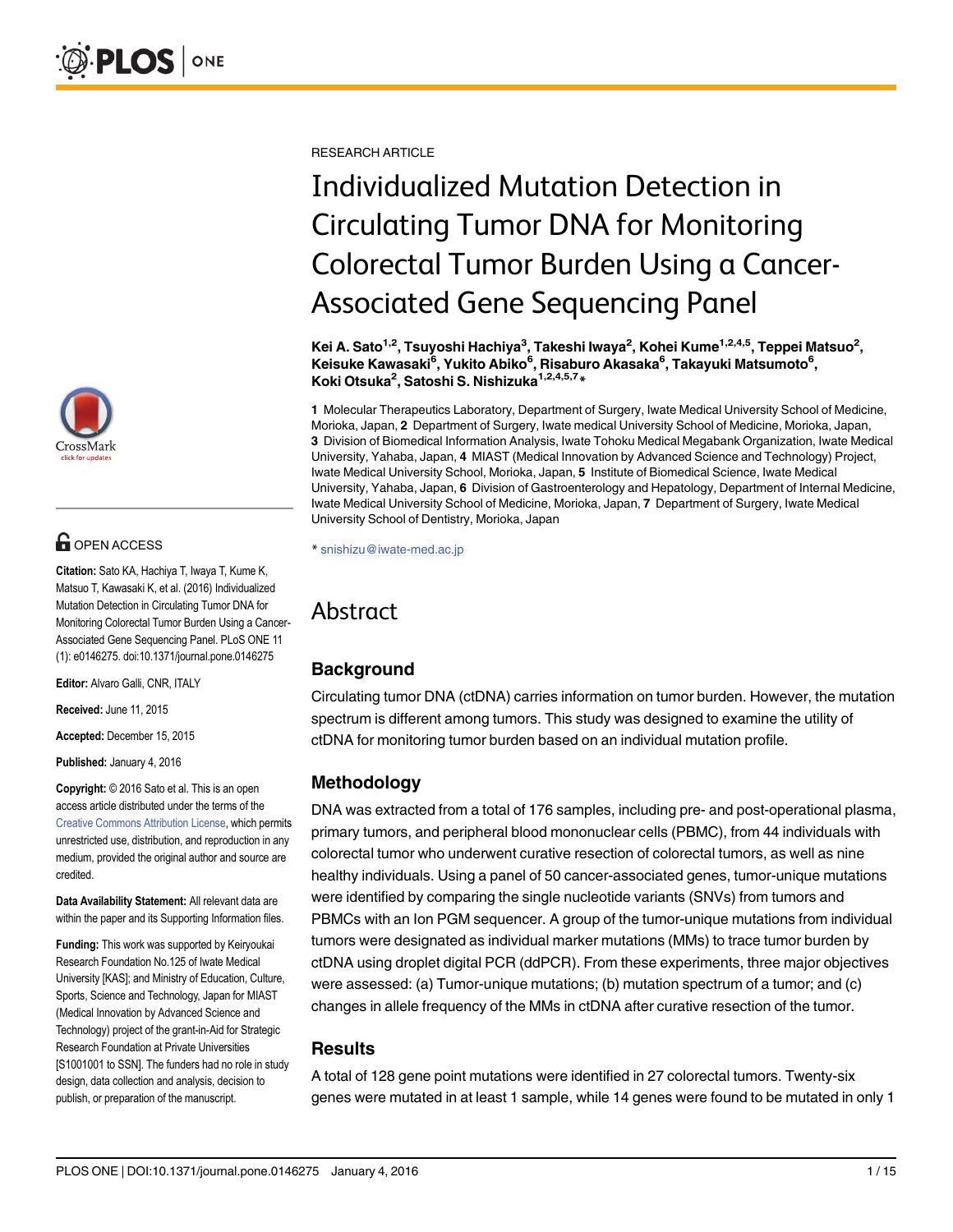<span id="page-1-0"></span>

Competing Interests: The authors have declared that no competing interests exist.

sample, respectively. An average of 2.7 genes were mutated per tumor. Subsequently, 24 MMs were selected from SNVs for tumor burden monitoring. Among the MMs found by ddPCR with > 0.1% variant allele frequency in plasma DNA, 100% (8 out of 8) exhibited a decrease in post-operation ctDNA, whereas none of the 16 MMs found by ddPCR with < 0.1% variant allele frequency in plasma DNA showed a decrease.

#### **Conclusions**

This panel of 50 cancer-associated genes appeared to be sufficient to identify individual, tumor-unique, mutated ctDNA markers in cancer patients. The MMs showed the clinical utility in monitoring curatively-treated colorectal tumor burden if the allele frequency of MMs in plasma DNA is above 0.1%.

# Introduction

Quantitative assessment of circulating tumor DNA (ctDNA) has been shown to be useful for monitoring tumor burden in response to treatment  $[1, 2]$  $[1, 2]$  $[1, 2]$  $[1, 2]$ . However, mutated genes in many types of cancers represent only a few percent of the entire number of genes present, suggesting that only a limited number of genes are associated with cancer development and progression  $[3, 4]$  $[3, 4]$  $[3, 4]$  $[3, 4]$ . Therefore, a set of selective genes known to be associated with cancer is fundamentally needed to monitor tumor burden. In fact, monitoring treatment efficacy by ctDNA has been performed using a set of well-studied target genes, including KRAS, BRAF, HER2, and others  $[5-9]$  $[5-9]$  $[5-9]$  $[5-9]$ . On the other hand, information on monitoring tumor burden after surgical intervention is limited because it remains unknown which tumor-unique mutated genes should be monitored for each patient  $[10]$  $[10]$  $[10]$ . In fact, data have implied that a limited number of tumor-unique mutations may sufficiently represent the volume and characteristics (e.g., drug resistance) of individual tumors [[11](#page-13-0)]. If a small number of tumor-unique mutations are identified from primary tumors, then they could be used to detect the mutations in ctDNA. This represents an advantageous and cost effective approach for monitoring tumor burden after surgical intervention.

The idea of using ctDNA from cancer patients to monitor tumor burden led us to design the current study focused on colorectal cancer patients who had received curative removal of the tumor. Our strategy was to collect individual colorectal tumor samples through endoscopic or laparoscopic colorectal tumor curative resection as well as blood specimens. In contrast to previous studies using extremely advanced tumors, including cases with incomplete resection [\[1](#page-12-0), [2](#page-12-0), [7\]](#page-12-0), our results demonstrate that individual marker mutations (MMs) in ctDNA may be useful for monitoring post-operative, resectable colorectal tumor burden on the basis of decreased allele frequency of ctDNA in post-operative plasma.

#### Patients and Methods

#### Human samples and study design

This study was approved by the Institutional Review Board of Iwate Medical University in compliance with the Helsinki declaration (HG H24-22). An individual written consent was obtained from all participants and all analyses were performed anonymously. In principle, patients were eligible if their surgical or endoscopic resection was indicated for benign or Stage 0 to III colorectal tumors, and had no previous history of any treatment at the time of informed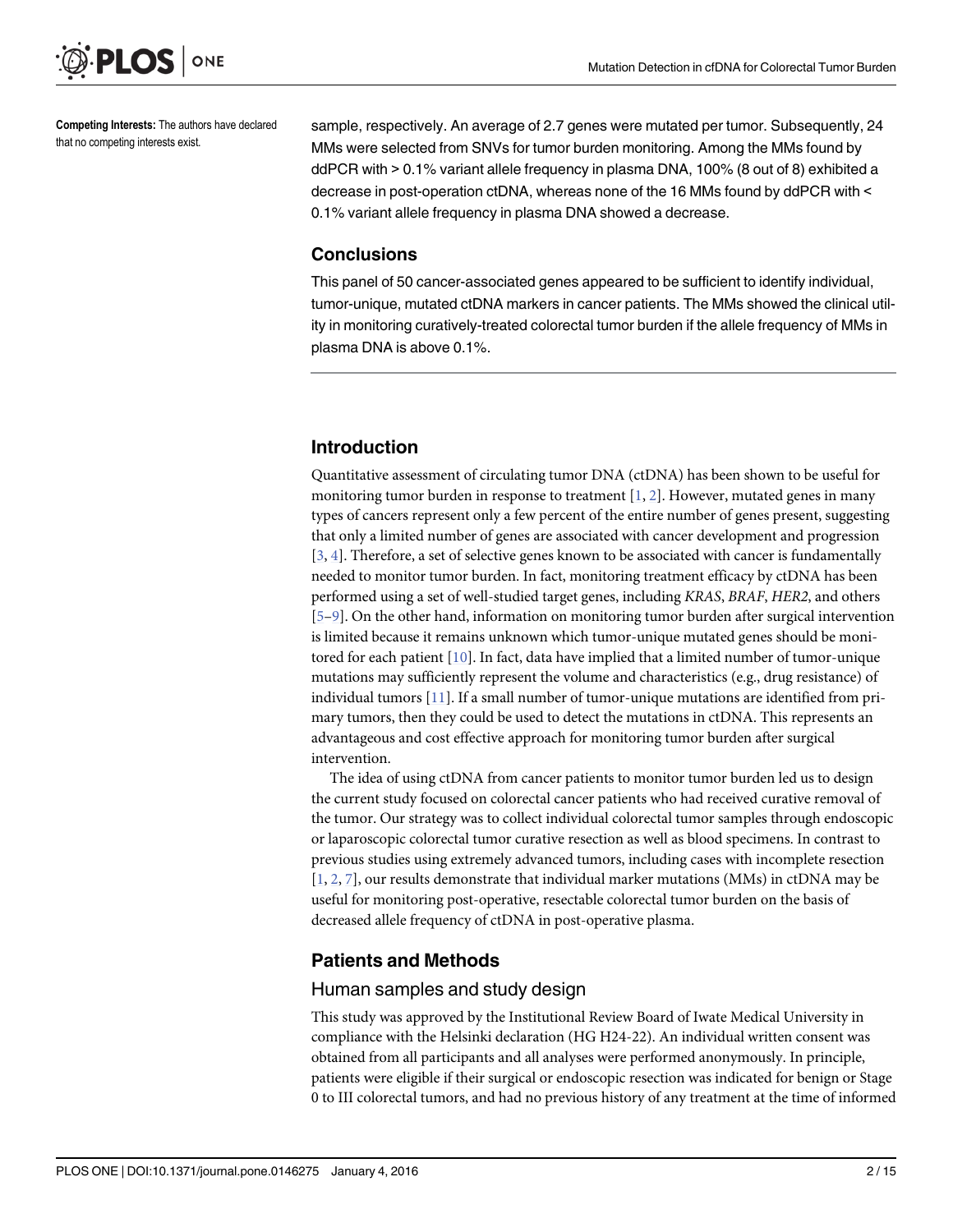<span id="page-2-0"></span>consent. All analyzable cases were required to provide the following four types of materials: pre- and post-operational plasma (at least 24 h after tumor resection), primary tumor, and peripheral blood mononuclear cells (PBMCs). Blood samples were drawn for routine pre- and post-operational laboratory examinations. Either eight or 16 ml of blood was collected in a BD Vacutainer CPT blood collection tube (Becton, Dickinson and Company, East Rutherford, NJ). Within two hours post-collection, the tubes were centrifuged at  $1800 g$  for 20 min at room temperature to separate into plasma and PBMC layers. The upper phase of eight ml of blood was then transferred into a five ml tube labeled with the patient-unique identification number. The tubes were immediately stored at -80°C until DNA isolation. Total genomic DNA was extracted using the QIAamp Circulating Nucleic Acid Kit for plasma and the QIAamp DNA Mini Kit for primary tumors and PBMCs (Qiagen, Venlo, The Netherlands). The quantity of extracted DNA was measured using the Qubit $@$  2.0 dsDNA high sensitivity assay (Life Technologies, Carlsbad, CA). In the present study, our preliminary experiment confirmed that leaving 5-7mm of "buffering" layer from the buffy coat after the centrifuge sufficiently prevents the plasma layer from contamination of blood and cell debris, and yields acceptable DNA quality [\[12](#page-13-0), [13](#page-13-0)]. Relative copy number of the genome in plasma DNA was also estimated by quantitative-PCR (qPCR) for the LINE-1 gene using the primer sets previously described [[14](#page-13-0)].

#### DNA extraction from human colon cancer cell line

The human colon cancer cell line, HCT116, was obtained in 2008 from the Division of Cancer Treatment and Diagnosis Tumor Repository, National Cancer Institute (NCI MTA #1-2093- 08). The cell line was cultured in RPMI-1640 supplemented with 10% FBS and the genomic DNA was extracted using a QIAamp DNA Mini Kit (Qiagen, Venlo, The Netherlands) within three passages after thawing.

#### Multiplex PCR and library construction using CHPv2

The CHPv2 is a pool of PCR primers that target 207 amplicons for 2885 mutations in 50 cancerassociated genes [\[15\]](#page-13-0) (Life Technologies, Carlsbad, CA). The entire list of genes is available through the supplier's website ([http://tools.invitrogen.com/downloads/cms\\_106003.csv\)](http://tools.invitrogen.com/downloads/cms_106003.csv). Approximately 10 ng of DNA per sample was used for amplicon production by multiplex PCR using the Ion AmpliSeq CHPv2 and Ion AmpliSeq Library Kit 2.0 (Life Technologies, Carlsbad, CA). The resulting multiplex PCR reaction pool was used for target sequence library preparation. Primer sequences for the multiplex PCR was partially digested to ligate barcode adapters (Ion P1 Adaptor and Ion XpressTM Bacode X, Life Technologies, Carlsbad, CA) followed by a beadbased nucleic acid purification system (AMPure® XP Reagent, Life Technologies, Carlsbad, CA). After confirmation that the final library fragment size peaked at 130 bp, the library fragments were clonally amplified by emulsion PCR (Ion PGM Template OT2, Life Technologies, Carlsbad, CA). The emulsion particles containing clonally amplified PCR fragments were then applied onto a semiconductor sequencing chip (Ion 316 Chip, Life Technologies, Carlsbad, CA) for massive parallel sequencing on an Ion PGM sequencer (Life Technologies, Carlsbad, CA).

#### Target deep sequencing

The sequencing data were saved in BAM format for downstream analysis. The sequencing alignment was assessed with Torrent Suite V.3.6.2 Software (Life Technologies, Carlsbad, CA) to parse barcoded reads and align the reads to the reference genome (human genome build19; hg19). For the detection of variations in the targeted sequence, the extent of coverage of each amplicon was set to obtain at least the mean depth of 1400 x for primary tumors and 700 x for plasma DNA, where the Ion Torrent Variant Caller v3.6 was set at an allele frequency above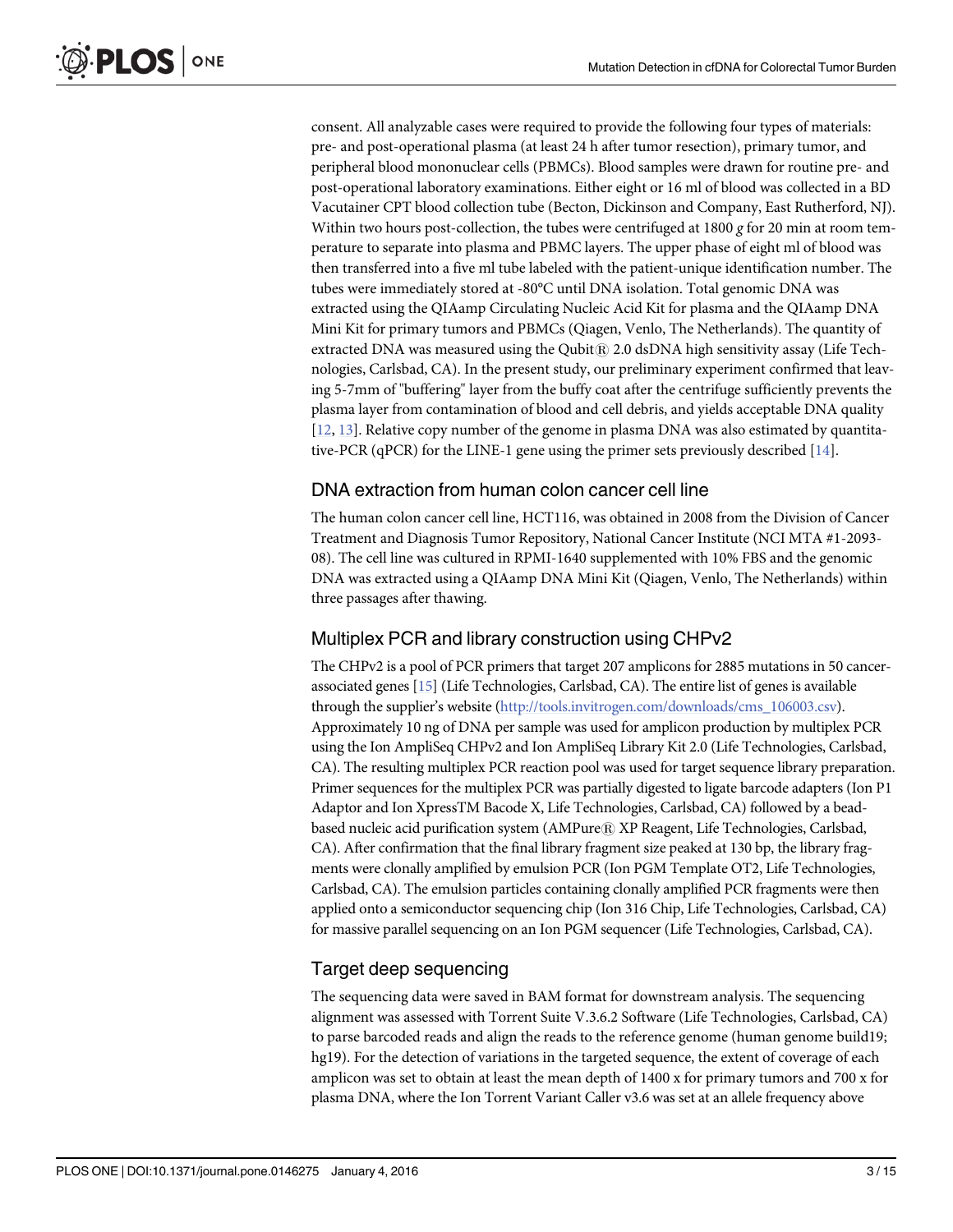0.1% for a variant. An Integrative Genomics Viewer (IGV, <https://www.broadinstitute.org/igv/>) was also used to visualize the alignment, which allowed for us to inspect falsely defined variations by strand bias and sequencing errors.

#### Identification and detection of genes for potential MMs

MMs from the primary tumors were designated to prioritize single nucleotide variants (SNVs) that were likely to be detected in ctDNA. The targeted sequencing from the Cancer Panel identified tumor-unique SNVs (i.e., somatic mutations) by comparing sequencing results of the primary tumor and corresponding PBMCs (i.e., germline polymorphisms). Briefly, the algorithm for identification of tumor-unique mutations is as follows: (a) Filter short reads ( $<$  50 nt) using fastaq file for DNA from the tumor, PBMCs, and plasma; (b) Map filtered fragments on hg19 using Burrows-Wheeler Aligner for DNA from the tumor, PBMCs, and plasma; (c) Detect SNVs using GATK Unified Genotyper for DNA from the tumor or PBMCs; (d) List tumor-unique SNVs by comparing SNVs from the tumor and PBMCs; and (e) Identify tumor-unique mutations from the tumor-unique SNVs that were mapped on the target sequence from CHPv2. The entire process of algorithm execution takes six hours using an ordinary desktop computer (Intel Core 2 Duo Processors with 3 GB random accessing memory) for 1.5 GB of sequencing data. The resulting tumor-unique mutations may be used as ctDNA markers. Our in-house algorithm identifies primary tumor SNV fragments that are differentially detected from PBMC DNA. It allows for the selection of the fragments with high allele frequency, which holds a high likelihood of detection in ctDNA [[11](#page-13-0)]. Of the resulting tumor-unique mutations at any variant frequencies of SNVs, MMs for each tumor were prioritized based on the following criteria: (a) more than 10 variant coverage; (b) more than 5 variant coverage if no mutations had more than 10 variant coverage; and (c) availability of validated QX200<sup>TM</sup> Droplet Digital<sup>TM</sup> PCR System (ddPCR, Bio-Rad Laboratories, Hercules, CA) primer and probe sequences [\(S1 Table](#page-11-0)). The allele frequency of MMs in plasma was monitored by ddPCR using the specific primer and probe sets.

#### ddPCR

Each mixture was prepared with 20 μL reaction buffer, 2 x ddPCP SuperMix for Probes (Bio-Rad Laboratories, Hercules, CA), and 10 ng template DNA. The PCR reaction mixtures were separated into uniformly-sized emulsion droplets. The droplets were distributed into a 96-well microplate for use with a conventional thermal cycler. A standard PCR reaction was used as follows: 40 cycles of 94°C for 30 s and 55°C for 60 s; and a final extension at 98°C for 10 min, of which the annealing temperature was subject to change depending on the primers. The product was stored at 4°C. The PCR product was then placed into the QX200 droplet reader (Bio-Rad Laboratories, Hercules, CA) and the results were analyzed using QuantaSoft v1.6 (Bio-Rad Laboratories, Hercules, CA).

#### Statistical analysis

Either JMP 10.0 (SAS Institute, Cary, NC) or Prism 6 (GraphPad Software Inc, La Jolla, CA) was used for statistical analysis. Clinicopathological and sequencing values and frequencies were analyzed using the  $\chi^2$  test, Fisher's exact test, and student t-test, depending on the subject groups.

#### **Results**

#### **Patients**

Between May 2013 and August 2014, 37 patients with advanced colorectal cancer and 22 endoscopically-resectable colorectal tumors were consented for the study before a final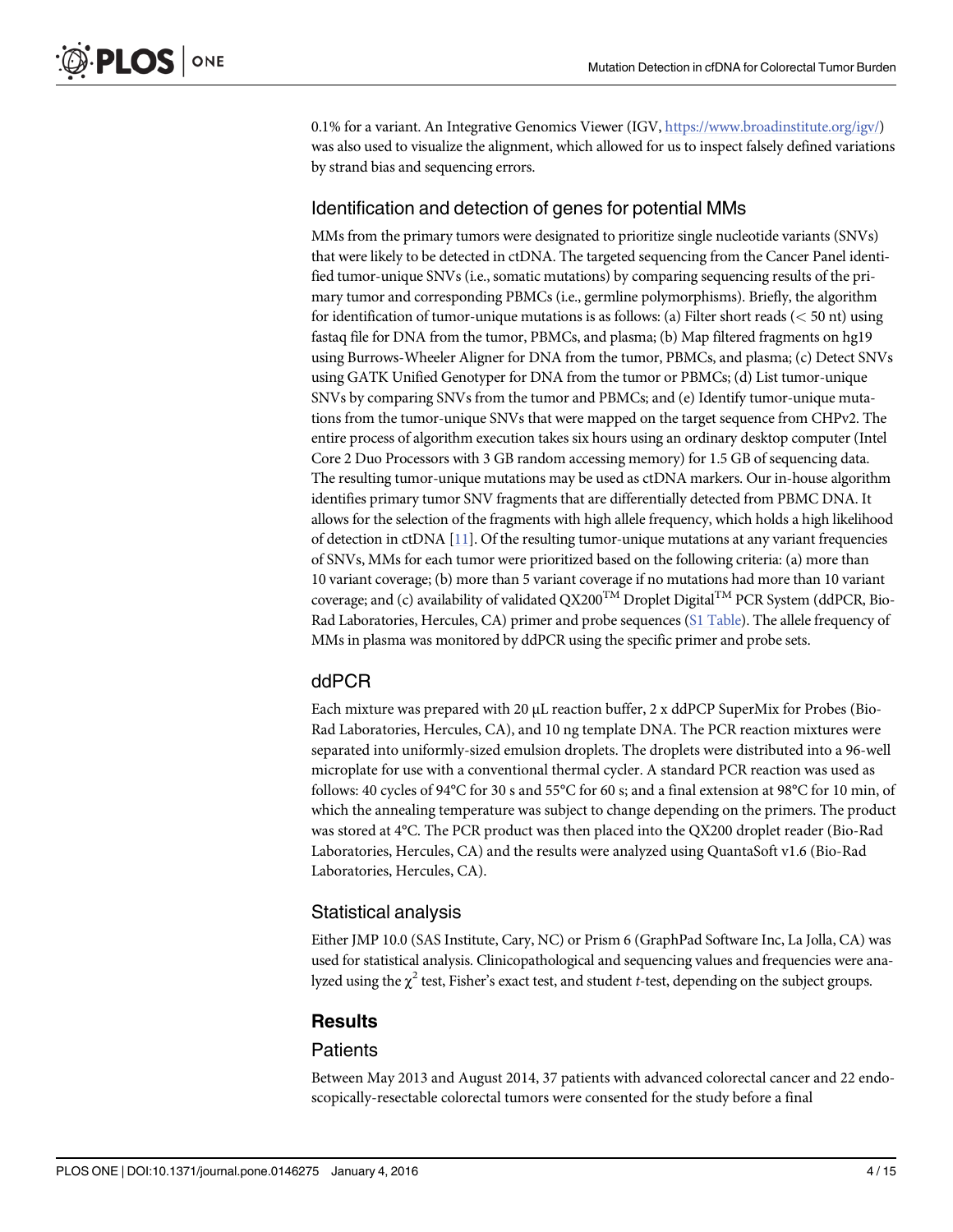

Fig 1. Sample collection diagram. All samples were collected prospectively. Samples were collected from the following three groups; Surgery, Endoscopy, and Healthy Volunteers. Surgery and Endoscopy groups contain Pre (pre-operative plasma), PBMCs, Tumor, and Post (post-operative plasma) samples. Samples from patients showing Stage IV disease, insufficient sample size, or insufficient extracted DNA amount were excluded from the study (detailed information in text). The color of each box indicates which procedures were used for analysis each type of sample.

histopathological diagnosis. The enrollment of patients/healthy individuals and overview of the study are presented  $(Fig_1)$ . In the surgery group, six patients were ineligible: five patients were found to have Stage IV disease during surgery and one patient had multiple primary cancer lesions. Among eligible patients, the specimen acquisition process failed in three cases. Therefore, 28 full-sample sets were obtained from 31 eligible patients. In the endoscopy group, one patient refused to participate in the study, and one patient had renal failure after admission. Among eligible patients, four patients had tumors that were too small for sampling. Therefore, 16 full-sample sets were obtained from 20 eligible patients. Blood from 10 healthy individuals (i.e., patients between the age of 22 and 68 years; three females and seven males) was also collected using the same written informed consent. One volunteer was found to be pregnant after taking a blood sample and thereby ruled out. Overall, at least one type of sample were obtained from 60 individuals and a total of 176 samples of the set of four materials from 44 patients were obtained (Fig 1). Clinicopathological characteristics of patients ([Table 1](#page-6-0)) and tumor marker levels (carcinoembryonic antigen; CEA) are summarized ([S1 Fig](#page-11-0)). In the surgery group, 30 out of 31 (96.8%) eligible patients were observed for at least one year. Four out of the 30 (13.3%) patients relapsed and no patients died during the observation period (median: 14.3

<span id="page-4-0"></span>PLOS ONE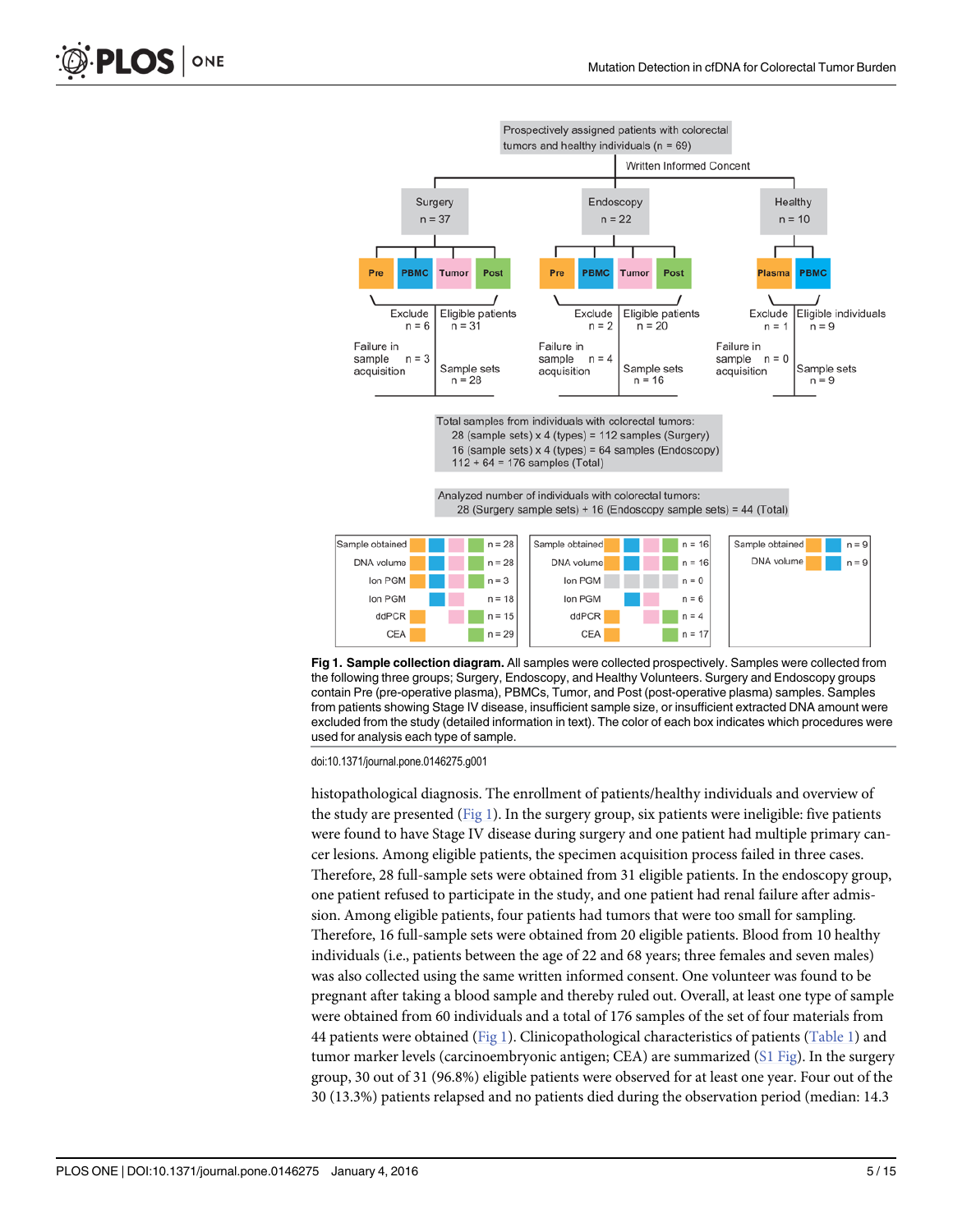<span id="page-5-0"></span>months). No patients in endoscopy group had not yet visited our hospital after tumor resection as of February 2015.

### Quality assessment of extracted DNA

The median (range) total amount of DNA from primary tumors, plasma DNA, and PBMCs was 9.4 μg (1.4–12.0), 58.1 ng (15.4–915), and 4.7 μg (3.2–10.3), respectively. The plasma DNA yield was sufficient to perform downstream assays, including sequence library construction and ddPCR. The quantity of plasma DNA (range; 83–5,435 ng/ml per plasma) exhibited very high positive correlation ( $r = 0.9651$ ,  $p < 0.0001$ ) with the copy number of *LINE-1* (range; 3,050,985–232,689,225 copies/ml per plasma)  $(S2$  Fig). Overall, our results show that 22.9 ng of DNA on average can be obtained from 1 ml plasma.

## Quality assessment of the Ion PGM sequencer

Prior to sequencing patient material, the sequencing quality of Ion PGM was assured by using serially diluted genomic DNA from the HCT116 human colon cancer cell line spiked into the solution of genomic DNA from PBMCs of a healthy volunteer  $(Fig_2)$ . We first confirmed that HCT116 cells bear 10 gene mutations from the 50 genes of CHPv2 [\(S2 Table\)](#page-12-0), while the healthy human volunteer DNA did not possess significant mutations. Based on publicly available information, 1177 mutations in HCT116 have been reported [\(https://cansar.icr.ac.uk/cansar/cell](https://cansar.icr.ac.uk/cansar/cell-lines/HCT-116/mutations/#)[lines/HCT-116/mutations/#\)](https://cansar.icr.ac.uk/cansar/cell-lines/HCT-116/mutations/#). Among the 10 mutated genes found in the present study, 4 have been registered in the COSMIC database of HCT116, while the remaining 6 were novel. Notably, no known mutations were missed in the 50 genes covered by the primer sets in the CHPv2. To address the sensitivity, genomic DNA obtained from a healthy volunteer was spiked with genomic DNA from the HCT116 colon cancer cell line at four different concentrations (100, 1, 0.1, 0.01, and 0.001% in v/v) [\(Fig 2\)](#page-7-0). The average sequence coverage of all amplicons for the listed concentrations was 1287.7 (100%), 1456.7 (1%), 1412.5 (0.1%), 1708.2 (0.01%), and 1464.3 (0.001%), respectively. In addition, coefficients of variations (CV) of variant frequencies of the mutated fragments were 33.4% (100%), 49.9% (1.0%), 125.6% (0.1%), 84.7% (0.01%), and 115.6% (0.001%), respectively. Overall, the reasonable linear range between the set concentrations and detected allele frequency with the Ion PGM sequencer appeared to be between 0.1 to 100%. Therefore, the sensitivity of the sequencing process for the variation frequencies using the Ion PGM is greater than 0.1% with sufficient sequence reads.

# Mutational spectrum of colorectal tumors identified by CHPv2

A total of 15,354,178 reads and 1,636,525,575 base sequence data were obtained from 27 primary tumors and corresponding PBMCs using an Ion PGM sequencer. The tumor-unique mutated genes were then identified using our in-house developed algorithm (see [patients and](#page-1-0) [methods\)](#page-1-0). First we set the variant allele frequency  $> 0.1\%$  and found that 440 of 885 gene alterations were tumor-unique mutations based on the comparison between PBMCs and primary tumors. Sequencing results of primary tumors obtained from the IonPGM were confirmed by ddPCR for samples that could be assessed  $(S3 Fig)$ . For a stringent analysis, variant coverage is one of the important factors for data reliability  $(S4 \text{ Fig})$ . Hence, analysis was performed with genes whose variant coverage was  $>10$ , resulting in a total of 128 gene point mutations ([Fig](#page-8-0). [3A\)](#page-8-0). Since some cases possessed multiple alterations in a single gene, the total number of altered genes in this study for analysis was 73. Therefore, the average mutation per tumor was 2.7 out of the 50 genes (mean  $\pm$  2 Standard Deviations: 2.7  $\pm$  2.9). Twenty-six genes were mutated in at least 1 sample (26/50, 52%) while 14 genes (14/50, 28%) were mutated in only 1 sample, respectively. Frequently mutated genes included TP53 (19/27, 70%), KRAS (10/27,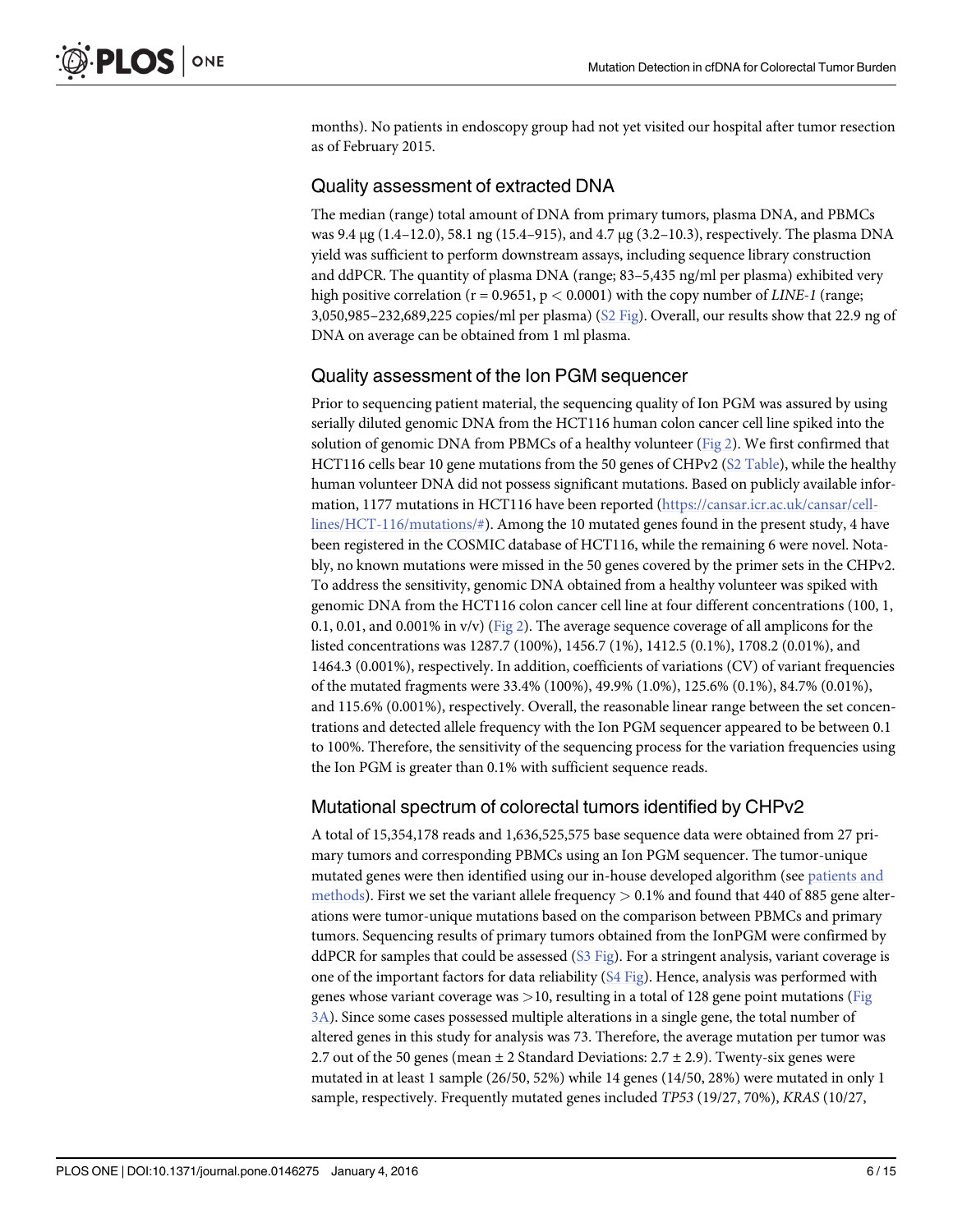#### <span id="page-6-0"></span>[Table 1.](#page-4-0) Clinicopathologic characteristics of eligible patients; Surgery & Endoscopic groups.

| <b>Factors</b>                              | <b>Surgery Group</b><br>$n = 31$ | <b>Endoscopy Group</b><br>$\mathsf{n}=20$ | $P$ value <sup>c</sup> |
|---------------------------------------------|----------------------------------|-------------------------------------------|------------------------|
|                                             |                                  |                                           |                        |
| Male                                        | 16                               | 14                                        |                        |
| Female                                      | 15                               | $\,$ 6 $\,$                               | 0.1927                 |
| Age                                         |                                  |                                           |                        |
| $65 \leq$                                   | $17\,$                           | 12                                        |                        |
| 65 >                                        | 14                               | $\bf8$                                    | 0.7163                 |
| Tumor site                                  |                                  |                                           |                        |
| Colon                                       | 12                               | 15                                        |                        |
| Rectum                                      | 19                               | $\sqrt{5}$                                | 0.0112                 |
| Tumor size                                  |                                  |                                           |                        |
| 20mm $\leq$                                 | 30                               | $\bf8$                                    |                        |
| 20mm                                        | $\mathbf{1}$                     | 12                                        | 0.0185                 |
| Histology                                   |                                  |                                           |                        |
| $tub^a$                                     | 28                               | $\,6\,$                                   |                        |
| muc <sup>a</sup>                            | $\mathbf{1}$                     | $\pmb{\mathsf{O}}$                        |                        |
| $\mathsf{p}\mathsf{a}\mathsf{p}^\mathsf{a}$ | $\mathbf{1}$                     | $\mathsf{O}\xspace$                       | < 0.0001               |
| por <sup>a</sup>                            | $\mathbf{1}$                     | $\pmb{0}$                                 |                        |
| tubular adenoma                             | $\overline{\phantom{a}}$         | 14                                        |                        |
| T factor <sup>b</sup>                       |                                  |                                           |                        |
| T <sub>0</sub>                              | $\pmb{0}$                        | $14$                                      |                        |
| Tis                                         | $\pmb{0}$                        | $\overline{\mathbf{r}}$                   |                        |
| T1                                          | $\mathbf{1}$                     | $\sqrt{2}$                                |                        |
| T <sub>2</sub>                              | $\boldsymbol{9}$                 | $\mathsf{o}$                              | < 0.0001               |
| T <sub>3</sub>                              | 20                               | $\mathsf{O}\xspace$                       |                        |
| T <sub>4</sub>                              | $\mathbf{1}$                     | $\mathsf{O}\xspace$                       |                        |
| N factor <sup>b</sup>                       |                                  |                                           |                        |
| $\rm NO$                                    | 14                               | $\mathsf{O}\xspace$                       |                        |
| N1                                          | 14                               | $\mathsf{O}\xspace$                       |                        |
| N2                                          | $\ensuremath{\mathsf{3}}$        | $\mathsf{O}\xspace$                       | NA <sup>a</sup>        |
| NA                                          | $\mathsf 0$                      | $20\,$                                    |                        |
| M factor <sup>b</sup>                       |                                  |                                           |                        |
| ${\sf M0}$                                  | 31                               | $\pmb{0}$                                 |                        |
| M1                                          | $\pmb{0}$                        | $\mathsf{O}\xspace$                       | $NA^a$                 |
| MA                                          | $\pmb{0}$                        | $20\,$                                    |                        |
| pStage <sup>b</sup>                         |                                  |                                           |                        |
| Tis                                         | $\pmb{0}$                        | $18\,$                                    |                        |
| $\mathsf{I}$                                | $\bf{8}$                         | $\overline{c}$                            |                        |
| $\ensuremath{\mathsf{II}}$                  | $\, 6$                           | $\mathsf 0$                               | < 0.0001               |
| $\ensuremath{\mathsf{III}}\xspace$          | 17                               | $\mathbf{0}$                              |                        |
| $\sf IV$                                    | $\mathsf{O}\xspace$              | $\mathsf{O}\xspace$                       |                        |

a Abbreviations: tub, tubular adenocarcinoma; muc, mucinous adenocarcinoma; pap, papillary adenocarcinoma; por, poorly differentiated

adenocarcinoma; pStage, pathological stage; NA, Not Applicable.

**b TNM Classification of Malignant Tumors, 7th Edition.** 

 $c$  P value was calculated by chi-square test.

doi:10.1371/journal.pone.0146275.t001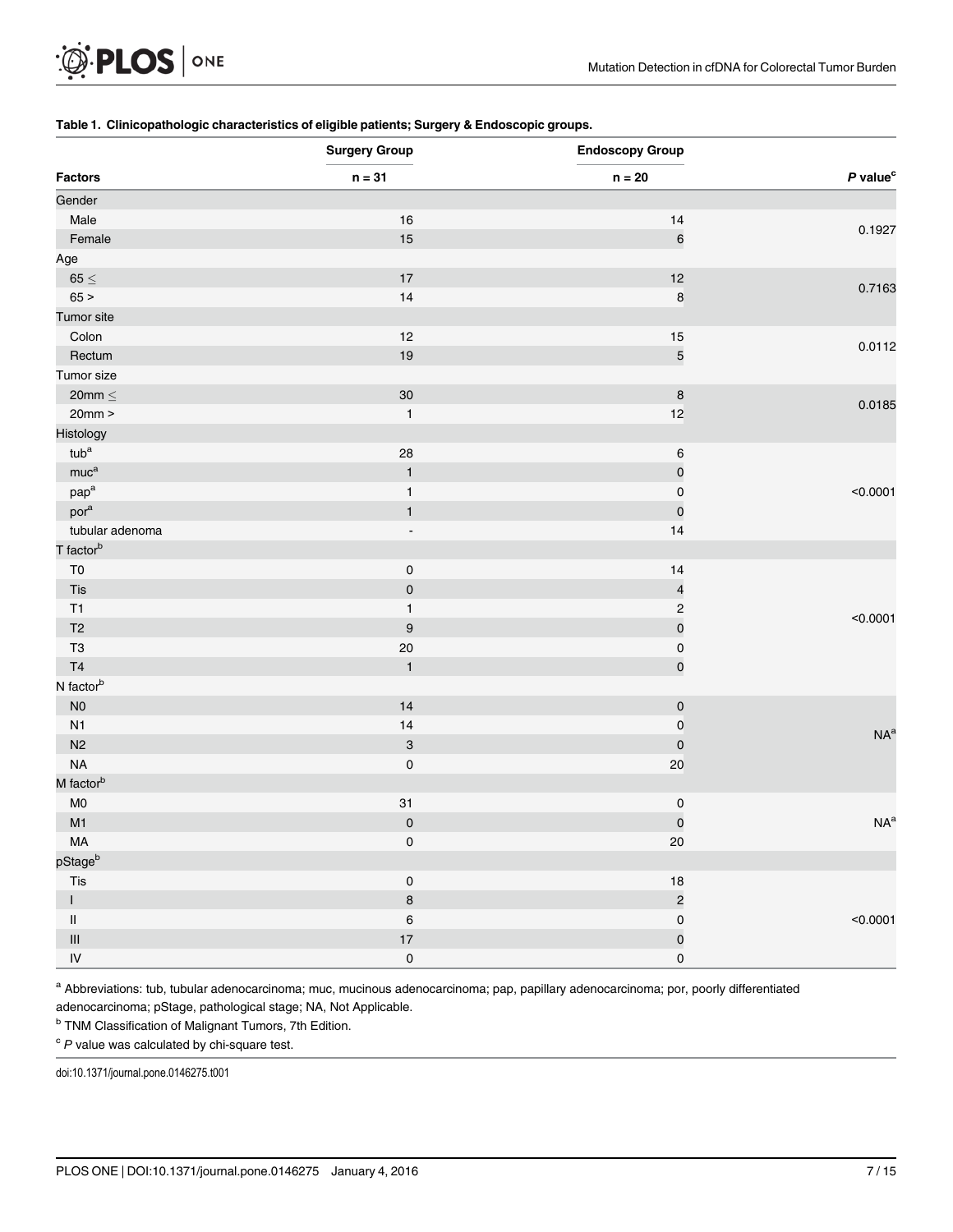<span id="page-7-0"></span>

[Fig 2. S](#page-5-0)ensitivity estimation of the Ion PGM. The horizontal axis indicates the concentration of spiked DNA from the HCT116 colon cancer cell line in the solution of DNA from a healthy non-cancer donor. HCT116 is known to possess several gene mutations and thus the concentration of the mutation fragment was serially diluted. The vertical axis is the allele frequency that is actually detected with the Ion PGM. Each color point indicates the detected allele frequency of cancer-associated mutations at the corresponding DNA concentration derived from HCT116 ranging from 0.001 to 100%. The names of the mutated genes are indicated in the legend on the right.

37%), and APC (6/27, 22%). Three cancer samples included all of these mutations, suggesting that alterations of genetic accumulation typical for an adenoma-carcinoma sequence may have occurred in these samples  $[16, 17]$  $[16, 17]$  $[16, 17]$  $[16, 17]$  $[16, 17]$  [\(Fig 3B](#page-8-0)). These observations seem to support previous reports from exome sequencing of colorectal tumors in terms of capturing mutational characteristics of colorectal tumors  $[18]$  $[18]$ , suggesting that the 50 cancer-associated gene set reasonably recapitulates the mutational spectrum of the tumors. The mutation rate based on the multiplex PCR length obtained from CHPv2 and the number of mutations with coverage >10 (73 mutated genes) was approximately 2,246 per  $10<sup>6</sup>$  nucleotides (i.e., 207 primer pairs of average PCR product length 157bp), suggesting that the CHPv2 was enriched compared to the mutation detection rate from an exome-sequence, in which a majority of colorectal tumors showed 1–100 mutations per  $10^6$  nucleotides  $[18]$  $[18]$  $[18]$ .

#### Detection of MMs in plasma DNA

The median (range) plasma DNA levels of healthy individuals, endoscopically-resectable tumors, and advanced cancers were 4.2 (2.6–10.4), 6.8 (2.1–100.6), and 9.2 (3.8–228.8) ng/ml in plasma, respectively [\(S5 Fig](#page-11-0)). For mutation detection in plasma DNA, 66 MMs were selected from the 320 tumor-unique SNVs according to the criteria described in Patients and Methods. The following mutations, which have been reported in many different cancer types, appeared more than once in multiple tumors: KRAS (G12C) x2; KRAS (G12D) x4; KRAS (G12V) x3; TP53 (R273C) x2; and BRAF (V600E) x3, resulting in a total of 57 unique MMs ([S3 Table\)](#page-12-0). MMs were first investigated using the Ion PGM for Cases 1, 2, and 3, but none of the eight MMs in plasma DNA showed a high enough variant coverage ([Fig 4A](#page-9-0) and [S4](#page-12-0) Table). Although some genes demonstrated decreased allele frequency in a tumor burden-dependent manner, the extent of coverage was not reliably high enough in the present cases ([S6A Fig\)](#page-11-0).

Since the Ion PGM did not seem to be sensitive enough for detecting rare alleles, we decided to use ddPCR to detect MMs in pre- and post-operative plasma DNA. Although digital PCR requires a specific primer/probe set for each mutation followed by quality validation by qPCR [\[10](#page-13-0)], the digital PCR is at least 3 times more sensitive than that of deep sequencers [[19](#page-13-0)]. In the present study, we were able to validate 19 unique primer/probe sets by qPCR for use in quanti-fying mutations in plasma by ddPCR ([S1 Table\)](#page-11-0). Since some cases had multiple MMs, the 19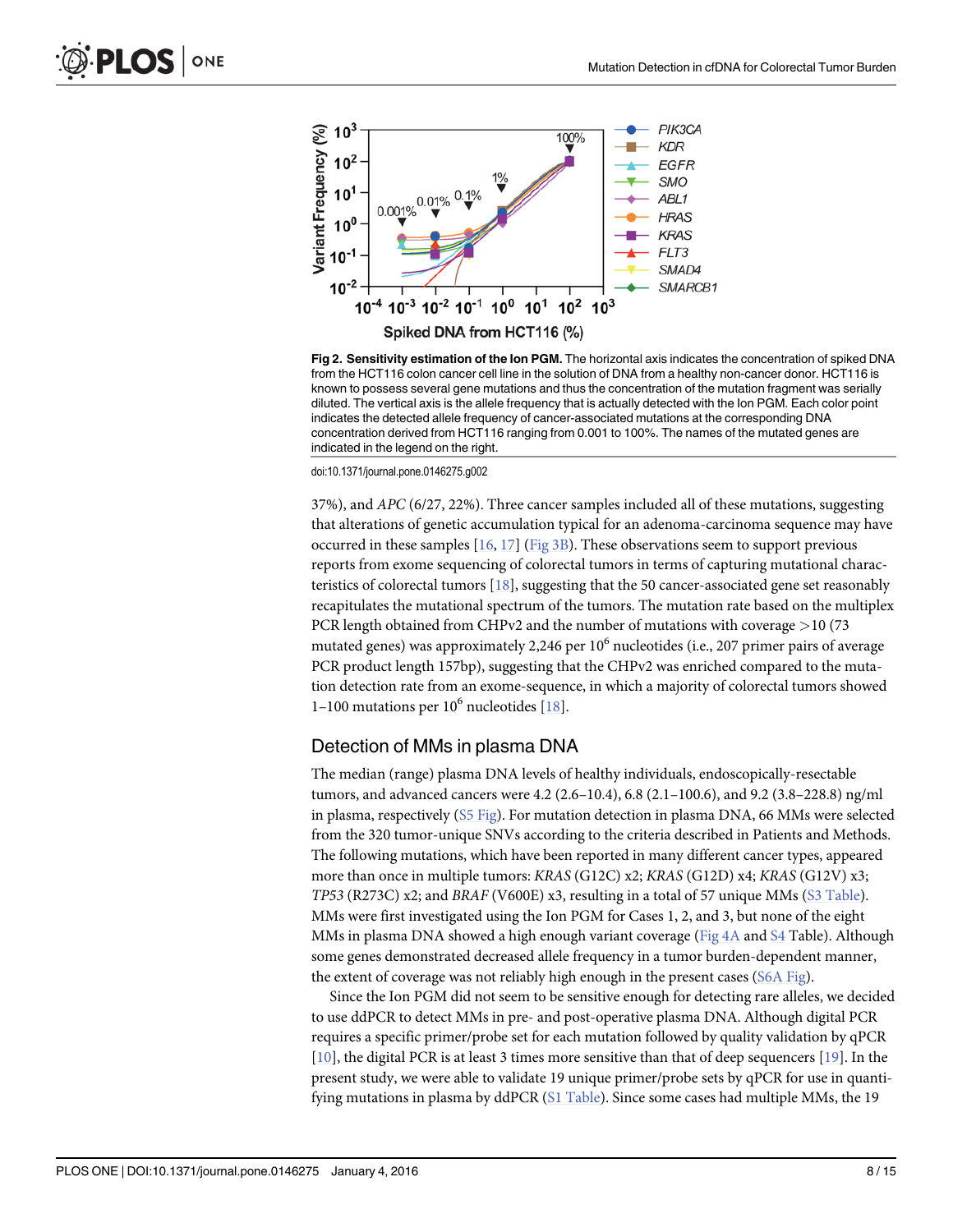





validated ddPCR primer/probe sets represented a total of 24 MMs for 19 cases ([S5 Table\)](#page-12-0). Eleven mutations (in 9 patients) that matched primary tumors were apparently present (mini-mum allele frequency 0.032%) in pre-operational plasma ([Fig 4B,](#page-9-0) [S5 Table](#page-12-0), and [S6B Fig\)](#page-11-0). In post-operative plasma DNA, 8 of 24 (33.3%) MMs demonstrated a decreasing trend that corresponded to 6 of 19 patients (31.6%), including two patients with multiple MMs ( $Fig 4B$  and [S6B Fig\)](#page-11-0). Importantly, 100% (8 of 8) of MMs with > 0.1% allele frequency in pre-operational plasma DNA exhibited a decrease in post-operation samples [\(Fig 4B\)](#page-9-0), whereas none of the 16

<span id="page-8-0"></span>PLOS ONE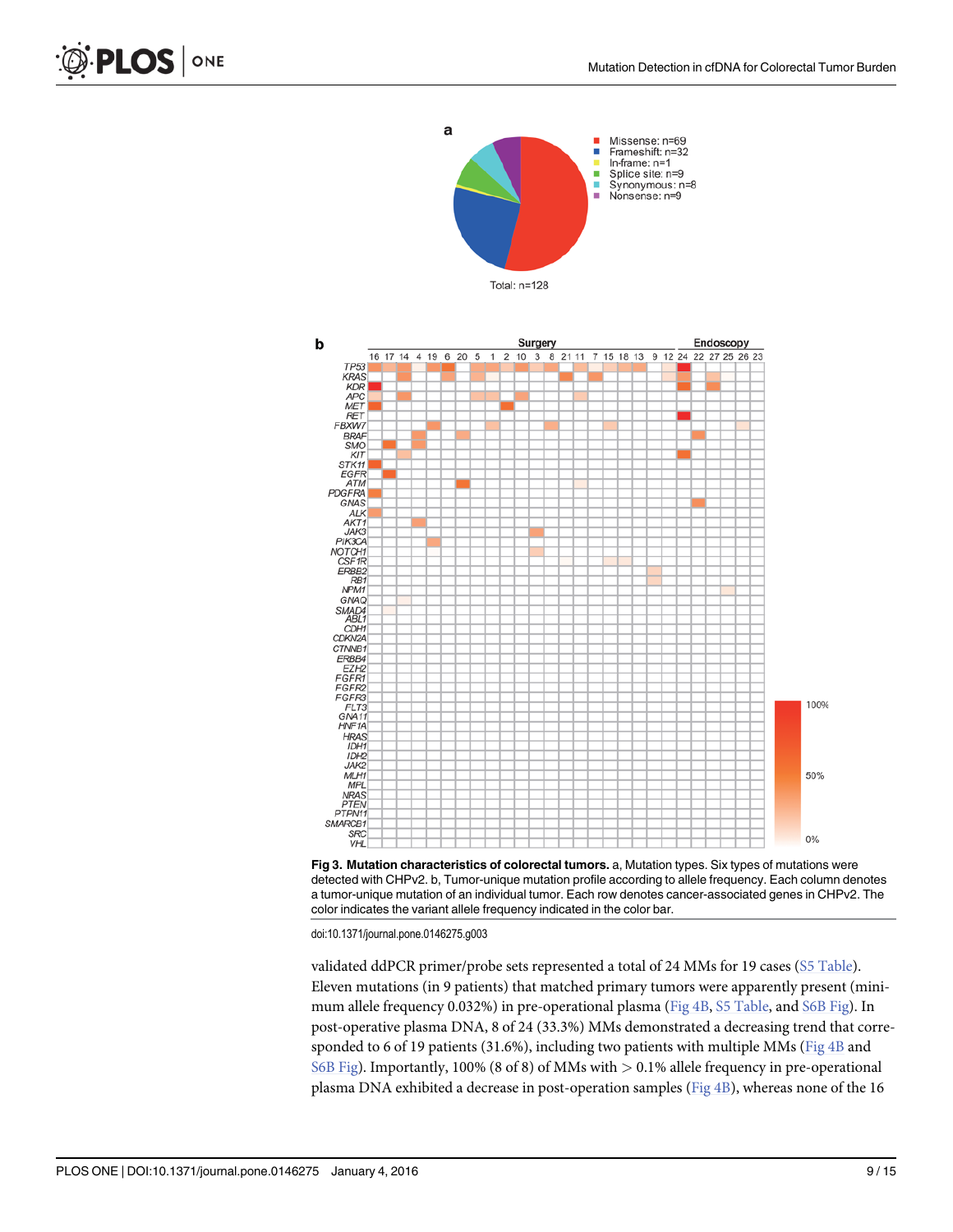

[Fig 4. D](#page-7-0)ynamics of MMs and CEA in pre- and post-operation. a, MMs monitored with the mutation allele frequency using an lon PGM. Three, one, and three MMs were used for monitoring cases 1, 2, and 3, respectively. The corresponding serum levels of CEA are shown. b, MMs monitored with the mutation allele frequency by ddPCR. One or two MMs were used for monitoring in the represented cases. The horizontal dotted line shows the upper limit of the normal range of CEA serum levels (3.4 ng/ml). Each number adjacent to each data point is the allele frequency for genes; and serum values for CEA. <sup>a</sup>Stop codon, <sup>b</sup>Splice site.

<span id="page-9-0"></span>**PLOS I** 

ONE

MMs with less than 0.1% allele frequency in pre-operational plasma DNA exhibited a decrease in post-operative plasma DNA (Fig 4B and [S6B Fig\)](#page-11-0). The decreased trend obtained by MMs with  $> 0.1\%$  allele frequency correlated well with serum CEA levels. There were 2 patients who had relapsed within the one year observation period (Case 5 and 6). Both cases exhibited a clear decrease of MMs in post-operative ctDNA (Fig 4B), but no remarkable mutational profile was identified in either case.

#### **Discussion**

The set of gene mutations in a tumor is highly diverse. Therefore, an individualized set of tumor-derived mutated genes should be appropriate biomarkers for individual subjects. Whole genome analysis and exome sequence may not be cost-effective for this purpose, since more than 99.99% of the genome or exome sequence in primary tumors does not exhibit mutations  $[4, 18]$  $[4, 18]$  $[4, 18]$  $[4, 18]$ . Here, we identified tumor-unique mutations with a CHPv2 on Ion PGM and subsequently monitored tumor burden using MMs with ddPCR starting from an extremely small amount of plasma DNA. Since our approach seems to be sufficient to obtain good quality mutational information compared to the whole genome or exome sequence technologies, it may be immediately applicable in clinical practice.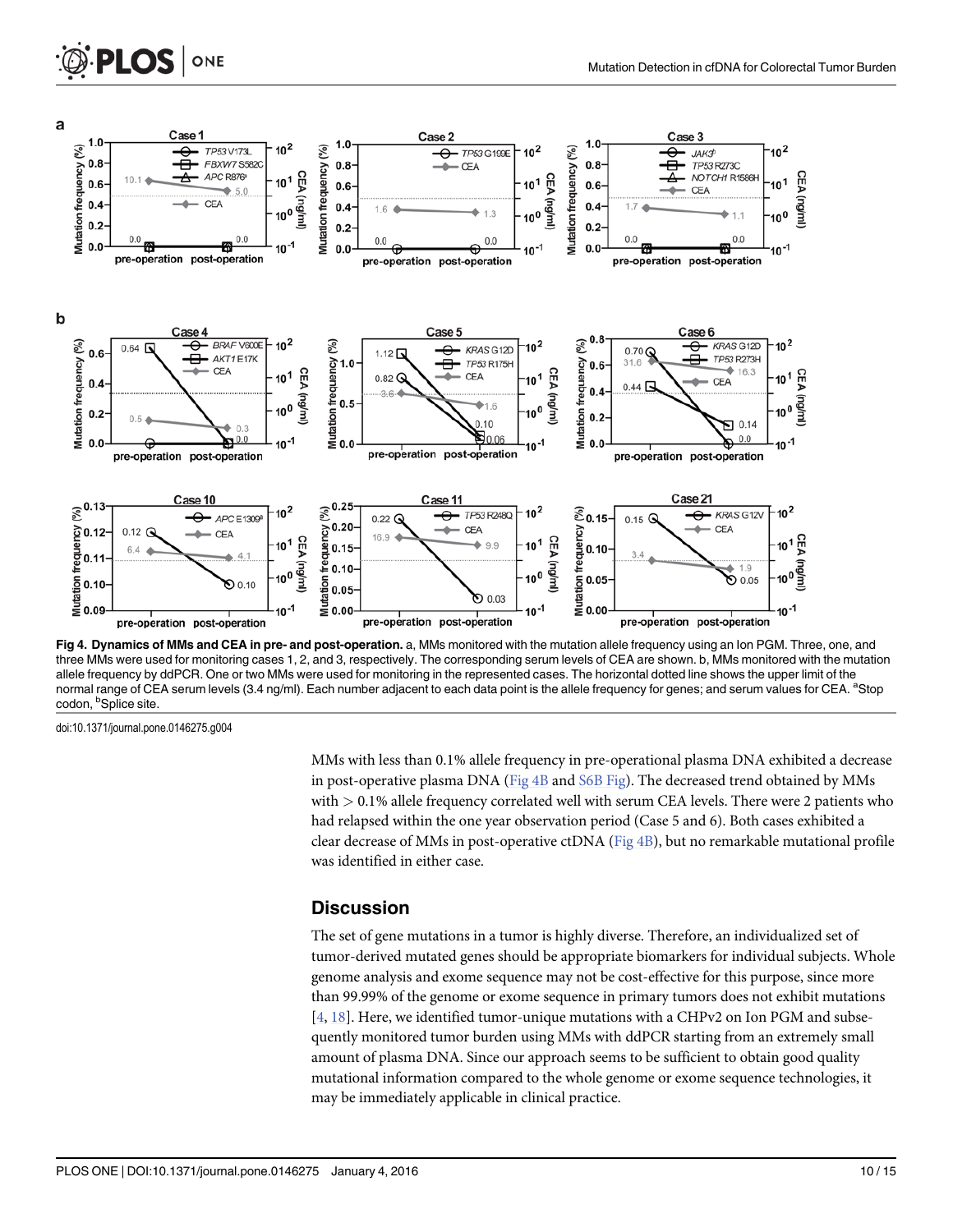<span id="page-10-0"></span>The utility of mutation detection in ctDNA has been reported in highly advanced colorectal cancer patients, the majority of whom experienced recurrence, progression, or death within one year after initial treatment [\[1,](#page-12-0) [2](#page-12-0), [5](#page-12-0), [9](#page-12-0), [20](#page-13-0), [21](#page-13-0)]. These highly advanced tumors (i.e., Stage IV) are considered to have a high risk of recurrence or progression [\[22\]](#page-13-0), so the role of additional markers may be limited in current practice. In fact, the majority of colorectal cancer patients can be treated with curative intent (i.e., Stage II-III), whose 5-year disease-free rates have been reported to be roughly 70%  $[23, 24]$  $[23, 24]$  $[23, 24]$  $[23, 24]$  $[23, 24]$ , suggesting that roughly 30% of the patients still require careful monitoring for relapse. Currently, CEA is one of the only molecular markers for routine use in monitoring post-operative follow-up  $[25]$  $[25]$  $[25]$ . However, it has been reported that the survival advantage by CEA monitoring and subsequent surgical treatment is likely to be small [\[26](#page-13-0)]. This observation is probably due to the fact that increased CEA levels are: (i) a poor predictor for local recurrence; and (ii) a relatively late event [[27\]](#page-13-0). In contrast to CEA, ctDNA responds promptly, is specific to tumor burden, and is detectable regardless of histological type [\[2](#page-12-0)]. However, it should be noted that one of the important issues of using ctDNA in Stage II-III patients is the detection sensitivity. The prevalence of primary tumor-driven mutations in ctDNA has only a  $0.1-10.0\%$  variant allele frequency, even in highly advanced tumors  $[10, 11, 1]$  $[10, 11, 1]$  $[10, 11, 1]$  $[10, 11, 1]$ [28\]](#page-13-0). Therefore, for ctDNA to be used as a biomarker for Stage II-III or even Stage I colorectal cancer patients, ideally the sensitivity is lower than  $0.1\%$  [\[19\]](#page-13-0). Recent advancements in digital genomic sequencing technologies, including beads, emulsion, amplification, and magnetics (BEAMing) [\[29\]](#page-13-0), tagged-amplicon deep sequencing (Tam-Seq) [\[10\]](#page-13-0), safe-sequencing system (Safe-SeqS) [[30\]](#page-13-0), error-suppressed multiplexed deep sequencing [[31](#page-13-0)], and Duplex Sequencing [\[32](#page-14-0)] have approached this sensitivity demand. These methods are in fact highly accurate, but have not been fully applicable to search mutations with multiple amplicons from a limited copy number of templates such as  $ctDNA$  [[30](#page-13-0)]. In the present study, we first identified tumorunique mutations by Ion PGM, and subsequently these mutations were analyzed using ddPCR. The ddPCR requires primer/probe design and validation for previous identification of every mutation in the primary tumor but it does not require pool or deep sequencing. We confirmed that ddPCR was suitable for the quantitative measurement of rare variants at a mutant allele fraction of 0.1% or more (one mutant molecule in a background of 1000 wild-type molecules) [\[1](#page-12-0), [33](#page-14-0), [34](#page-14-0)]. For the practical use of ctDNA as a tumor burden monitoring marker, only a small number of certainly identified mutations from primary tumors could be reliable markers. Our current strategy is therefore reasonable for clinical tumor burden monitoring particularly for post-operative patients with curative intent.

Gene alterations involved in the early stages of tumorigenesis are apparently advantageous as MMs because they should be involved in the establishment of tumorigenic clones [\[4](#page-12-0)]. In principle, genetic heterogeneity of a tumor has been considered to be the result of heterogeneous accumulation of genetic alterations on the top of precancerous or early cancer lesions [\[35](#page-14-0), [36\]](#page-14-0). In fact, mutations of TP53, KRAS, KIT, and CDKN2A were detected in endoscope group tumors as well as advanced cancers, suggesting that these mutations are carried over in the process of cancer development and spread out in the entire tumor mass. If a given mutation is associated with early cancer development of the tumor, then the mutation detection bias in ctDNA due to tumor heterogeneity should be minimized. However, the identification of genes that are specifically involved in the early development of individual tumors may be challenging. In the present study, it may be difficult to address clonal heterogeneity of a tumor in the mutation profiling with the small cancer-associated gene sequencing panel from a single biopsy per primary tumor. Ideally, all mutations, including those with low allele frequencies in the primary tumor from a single biopsy, should be examined in ctDNA. However, detection of extremely low allele frequency may not be feasible as yet due to the lack of ddPCR primer/ probe sets for each single nucleotide change of all coding regions. Mutational profiling with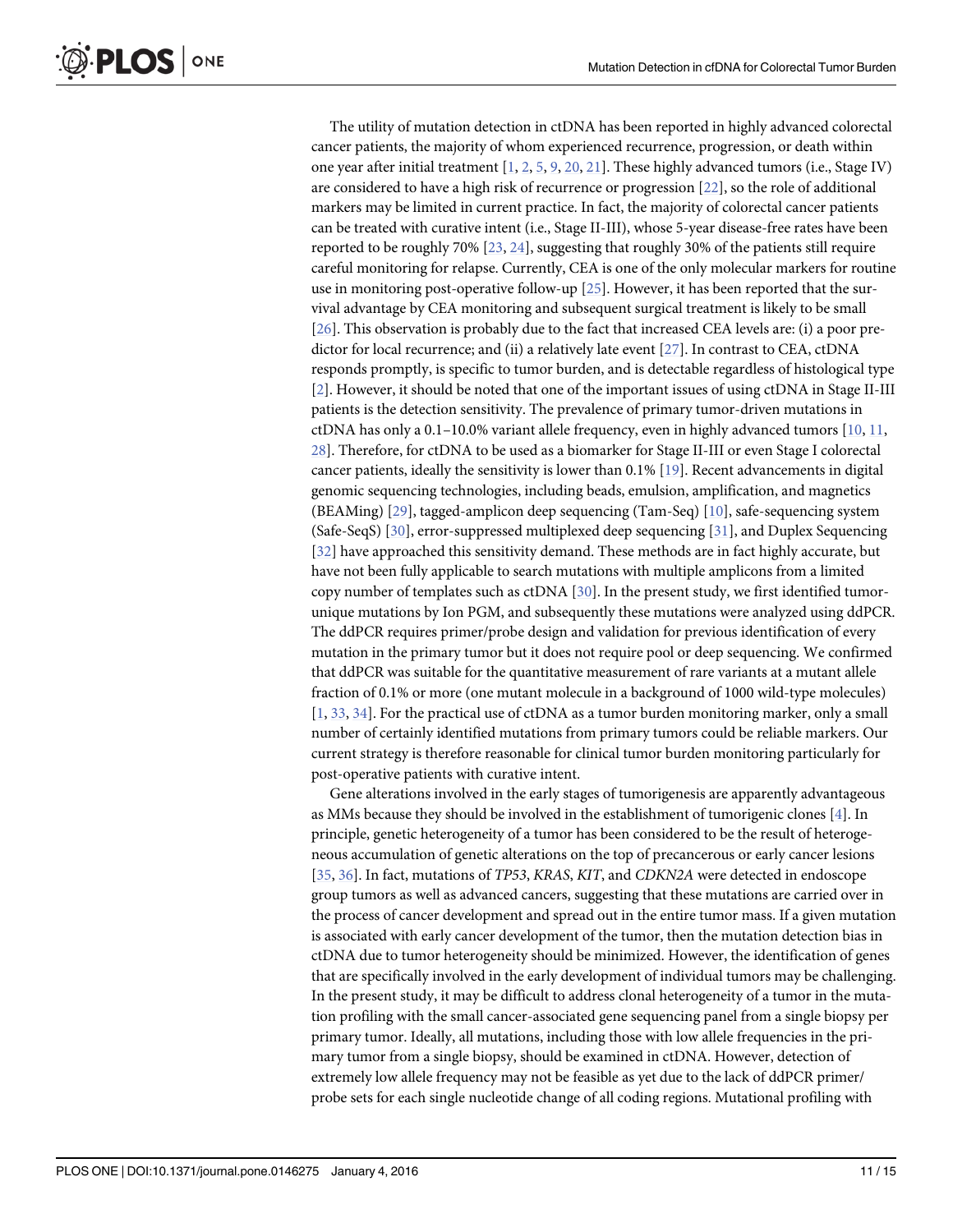<span id="page-11-0"></span>multiple biopsies from a tumor may be an option to compensate for clonal heterogeneity, but this approach is as yet not possible for small tumors, such as polyps and resectable tumors. Therefore, assessment of clonal heterogeneity of a tumor may not be fully feasible in early cancers. In the meantime, mutations with high prevalence in primary tumors–the MMs from a cancer-associated gene sequencing panel in the present study–may be one of the best surrogates for this approach [[11](#page-13-0)].

In summary, although deep sequencing is not currently feasible in daily practice and the existing primer-probe sets for ddPCR are far from complete, our strategy suggests that MMs in ctDNA seem to be a promising new class of individualized cancer biomarkers that can be detected to assess tumor burden in the context of surgical intervention.

#### Supporting Information

[S1 Fig.](http://www.plosone.org/article/fetchSingleRepresentation.action?uri=info:doi/10.1371/journal.pone.0146275.s001) Monitoring of serum concentration of CEA. Comparison of serum CEA levels taken pre- and post-surgery. The horizontal dotted line shows the upper limit of the standard range (3.4 ng/ml). The  $p$  value is calculated based on the student's  $t$ -test. (EPS)

[S2 Fig.](http://www.plosone.org/article/fetchSingleRepresentation.action?uri=info:doi/10.1371/journal.pone.0146275.s002) A correlation between the concentration of plasma DNA and the copy number of LINE-1 in plasma. Horizontal axis and vertical axis indicate plasma DNA concentration (ng/ml) and LINE-1 copy number in plasma, respectively. Sample DNA from 12 cancer patients, 7 adenoma patients, and 4 healthy individuals. N/D, Not Detected. (EPS)

[S3 Fig.](http://www.plosone.org/article/fetchSingleRepresentation.action?uri=info:doi/10.1371/journal.pone.0146275.s003) Validation of the Ion PGM sequencing results by ddPCR. The horizontal axis indicates tumor mutation allele frequencies from CHPv2 in the Ion PGM. Detected mutations were validated by ddPCR with the corresponding mutant and wild-type probe sets (vertical axis). Each number indicates the MM ID in [S3 Table.](#page-12-0) Correlation coefficient and corresponding  $p$  value are indicated.

(EPS)

[S4 Fig.](http://www.plosone.org/article/fetchSingleRepresentation.action?uri=info:doi/10.1371/journal.pone.0146275.s004) Relationship between the extent of variant allele coverage and corresponding variant allele frequency. The horizontal axis indicates the log-scale variant coverage. The vertical axis indicates the corresponding variant allele frequency. (EPS)

[S5 Fig.](http://www.plosone.org/article/fetchSingleRepresentation.action?uri=info:doi/10.1371/journal.pone.0146275.s005) Concentrations of pre-operative plasma DNA from each group. The concentration of plasma DNA from healthy volunteers, patients from the endoscopy group, and patients from the surgery group. To examine the tumor burden, the concentration of pre-operative plasma DNA was compared. A student'<sup>s</sup> t-test was conducted for comparison. NS, Not Significant.

(EPS)

[S6 Fig.](http://www.plosone.org/article/fetchSingleRepresentation.action?uri=info:doi/10.1371/journal.pone.0146275.s006) Dynamics of mutations and CEA levels in pre- and post-surgical samples. a, Tumorunique mutations (including MMs) monitored by Ion PGM and CEA. b, MMs monitored by ddPCR and CEA. Note that all pre-operational mutation allele frequencies were below 0.1%. The horizontal dotted line shows the upper limit of the normal range of CEA serum levels (3.4 ng/ml). <sup>a</sup>Stop codon, <sup>b</sup>Synonymous, <sup>c</sup>Splice site. (EPS)

[S1 Table](http://www.plosone.org/article/fetchSingleRepresentation.action?uri=info:doi/10.1371/journal.pone.0146275.s007). Probe sets for ddPCR. (DOCX)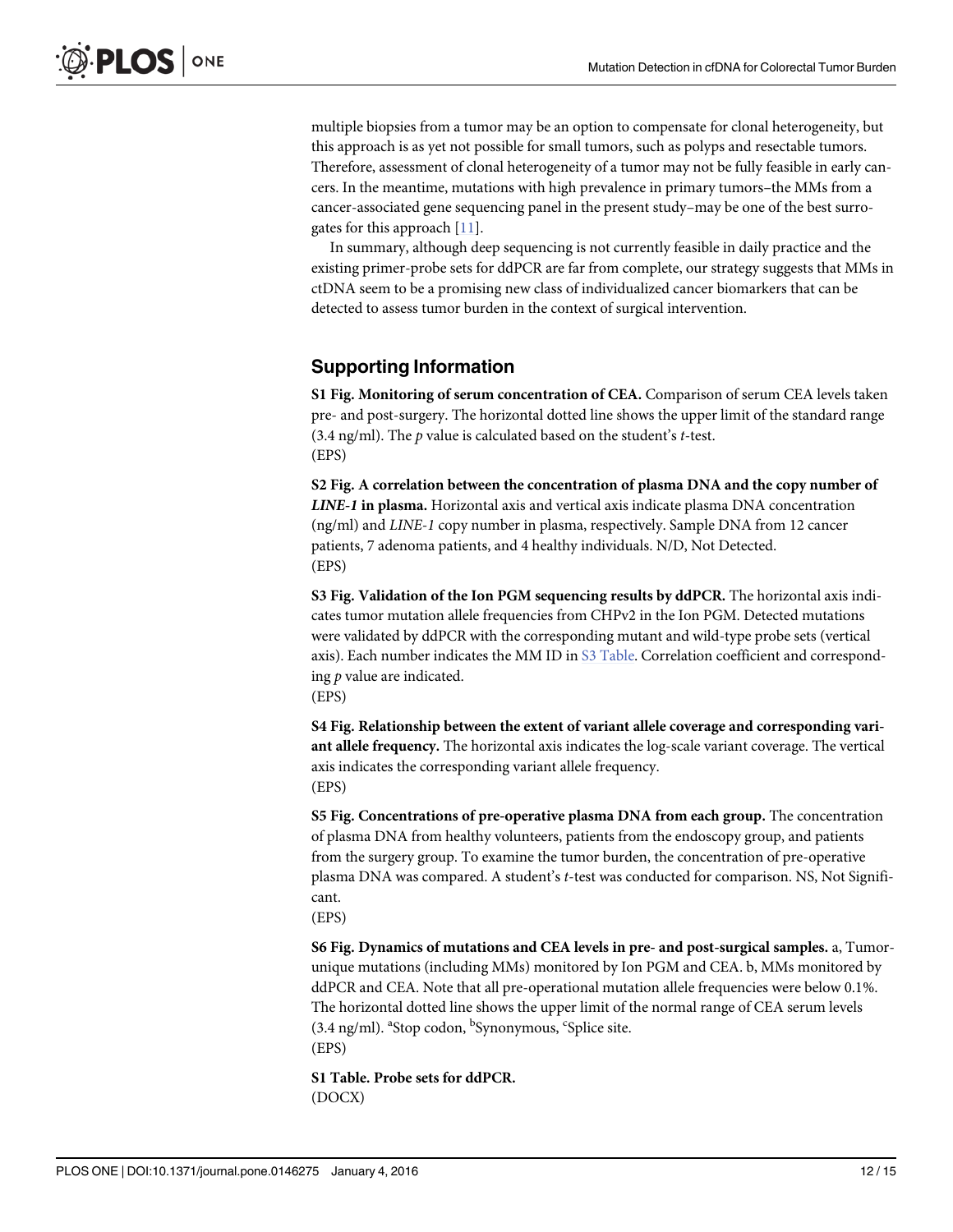<span id="page-12-0"></span>[S2 Table](http://www.plosone.org/article/fetchSingleRepresentation.action?uri=info:doi/10.1371/journal.pone.0146275.s008). Genes mutated in HCT116 cell line. (DOCX) [S3 Table](http://www.plosone.org/article/fetchSingleRepresentation.action?uri=info:doi/10.1371/journal.pone.0146275.s009). Marker mutations in 27 primary tumor cases. (DOCX) [S4 Table](http://www.plosone.org/article/fetchSingleRepresentation.action?uri=info:doi/10.1371/journal.pone.0146275.s010). Tumor-unique mutations in 3 cases by Ion PGM. (DOCX) [S5 Table](http://www.plosone.org/article/fetchSingleRepresentation.action?uri=info:doi/10.1371/journal.pone.0146275.s011). Tumor and ctDNA concentrations of validated marker mutations in 19 cases by ddPCR. (DOCX)

## Acknowledgments

The authors thank all the patients for their participation in this study and the nursing staff (W4F, E9F and the endoscope room of Iwate Medical University Hospital). We also thank Yukinori Yatsuda for technical support on ddPCR; Hirotoshi Nakajima for analytical software programming; and Ellen Stevens and Jennipher Grudzien for reagent support.

# Author Contributions

Conceived and designed the experiments: SSN. Performed the experiments: KAS. Analyzed the data: KAS TH K. Kume SSN. Contributed reagents/materials/analysis tools: TH TI T. Matsuo K. Kawasaki YA RA T. Matsumoto KO. Wrote the paper: KAS SSN.

#### References

- [1.](#page-1-0) Dawson SJ, Tsui DW, Murtaza M, Biggs H, Rueda OM, Chin SF, et al. Analysis of circulating tumor DNA to monitor metastatic breast cancer. N Engl J Med. 2013; 368(13):1199–209. doi: [10.1056/](http://dx.doi.org/10.1056/NEJMoa1213261) [NEJMoa1213261](http://dx.doi.org/10.1056/NEJMoa1213261) PMID: [23484797](http://www.ncbi.nlm.nih.gov/pubmed/23484797)
- [2.](#page-1-0) Diehl F, Schmidt K, Choti MA, Romans K, Goodman S, Li M, et al. Circulating mutant DNA to assess tumor dynamics. Nat Med. 2008; 14(9):985–90. doi: [10.1038/nm.1789](http://dx.doi.org/10.1038/nm.1789) PMID: [18670422](http://www.ncbi.nlm.nih.gov/pubmed/18670422)
- [3.](#page-1-0) Tomasetti C, Marchionni L, Nowak MA, Parmigiani G, Vogelstein B. Only three driver gene mutations are required for the development of lung and colorectal cancers. Proc Natl Acad Sci U S A. 2014.
- [4.](#page-1-0) Vogelstein B, Papadopoulos N, Velculescu VE, Zhou S, Diaz LA Jr, Kinzler KW. Cancer genome landscapes. Science. 2013; 339(6127):1546–58. doi: [10.1126/science.1235122](http://dx.doi.org/10.1126/science.1235122) PMID: [23539594](http://www.ncbi.nlm.nih.gov/pubmed/23539594)
- [5.](#page-1-0) Diaz LA Jr, Williams RT, Wu J, Kinde I, Hecht JR, Berlin J, et al. The molecular evolution of acquired resistance to targeted EGFR blockade in colorectal cancers. Nature. 2012; 486(7404):537–40. doi: [10.](http://dx.doi.org/10.1038/nature11219) [1038/nature11219](http://dx.doi.org/10.1038/nature11219) PMID: [22722843](http://www.ncbi.nlm.nih.gov/pubmed/22722843)
- 6. Gevensleben H, Garcia-Murillas I, Graeser MK, Schiavon G, Osin P, Parton M, et al. Noninvasive detection of HER2 amplification with plasma DNA digital PCR. Clin Cancer Res. 2013; 19(12):3276– 84. doi: [10.1158/1078-0432.CCR-12-3768](http://dx.doi.org/10.1158/1078-0432.CCR-12-3768) PMID: [23637122](http://www.ncbi.nlm.nih.gov/pubmed/23637122)
- [7.](#page-1-0) Oxnard GR, Paweletz CP, Kuang Y, Mach SL, O'Connell A, Messineo MM, et al. Noninvasive detection of response and resistance in EGFR-mutant lung cancer using quantitative next-generation genotyping of cell-free plasma DNA. Clin Cancer Res. 2014; 20(6):1698–705. doi: [10.1158/1078-0432.CCR-13-](http://dx.doi.org/10.1158/1078-0432.CCR-13-2482) [2482](http://dx.doi.org/10.1158/1078-0432.CCR-13-2482) PMID: [24429876](http://www.ncbi.nlm.nih.gov/pubmed/24429876)
- 8. Spindler KL, Pallisgaard N, Andersen RF, Jakobsen A. Changes in mutational status during third-line treatment for metastatic colorectal cancer—results of consecutive measurement of cell free DNA, KRAS and BRAF in the plasma. Int J Cancer. 2014; 135(9):2215–22. doi: [10.1002/ijc.28863](http://dx.doi.org/10.1002/ijc.28863) PMID: [24659028](http://www.ncbi.nlm.nih.gov/pubmed/24659028)
- [9.](#page-1-0) Spindler KL, Pallisgaard N, Vogelius I, Jakobsen A. Quantitative cell-free DNA, KRAS, and BRAF mutations in plasma from patients with metastatic colorectal cancer during treatment with cetuximab and irinotecan. Clin Cancer Res. 2012; 18(4):1177–85. doi: [10.1158/1078-0432.CCR-11-0564](http://dx.doi.org/10.1158/1078-0432.CCR-11-0564) PMID: [22228631](http://www.ncbi.nlm.nih.gov/pubmed/22228631)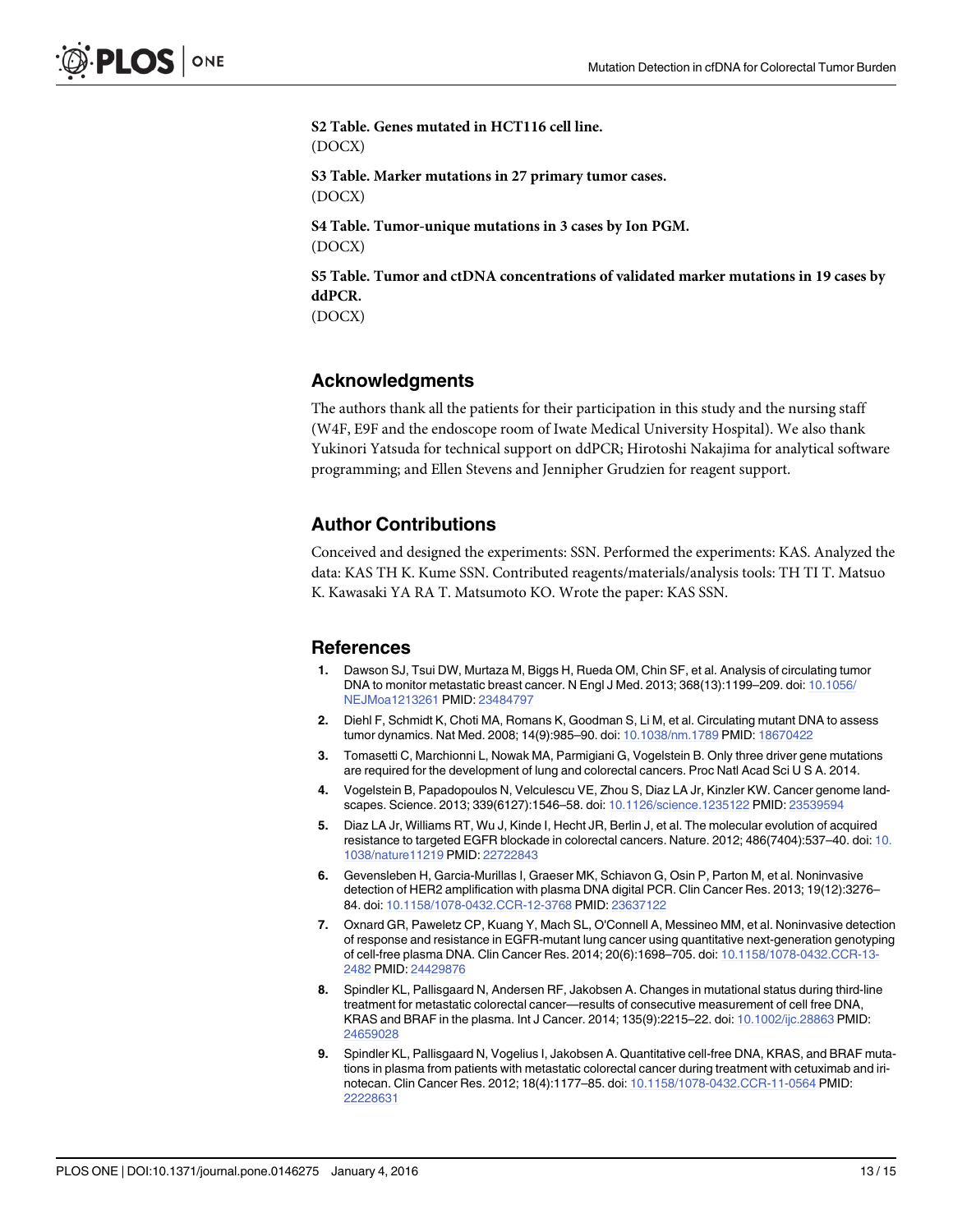- <span id="page-13-0"></span>[10.](#page-1-0) Forshew T, Murtaza M, Parkinson C, Gale D, Tsui DW, Kaper F, et al. Noninvasive identification and monitoring of cancer mutations by targeted deep sequencing of plasma DNA. Sci Transl Med. 2012; 4 (136):136ra68. doi: [10.1126/scitranslmed.3003726](http://dx.doi.org/10.1126/scitranslmed.3003726) PMID: [22649089](http://www.ncbi.nlm.nih.gov/pubmed/22649089)
- [11.](#page-1-0) Murtaza M, Dawson SJ, Tsui DW, Gale D, Forshew T, Piskorz AM, et al. Non-invasive analysis of acquired resistance to cancer therapy by sequencing of plasma DNA. Nature. 2013; 497(7447):108– 12. doi: [10.1038/nature12065](http://dx.doi.org/10.1038/nature12065) PMID: [23563269](http://www.ncbi.nlm.nih.gov/pubmed/23563269)
- [12.](#page-2-0) Elbeik T, Nassos P, Kipnis P, Haller B, Ng VL. Evaluation of the VACUTAINER PPT Plasma Preparation Tube for use with the Bayer VERSANT assay for quantification of human immunodeficiency virus type 1 RNA. J Clin Microbiol. 2005; 43(8):3769–71. PMID: [16081908](http://www.ncbi.nlm.nih.gov/pubmed/16081908)
- [13.](#page-2-0) Salimnia H, Moore EC, Crane LR, Macarthur RD, Fairfax MR. Discordance between viral loads determined by Roche COBAS AMPLICOR human immunodeficiency virus type 1 monitor (version 1.5) Standard and ultrasensitive assays caused by freezing patient plasma in centrifuged becton-dickinson vacutainer brand plasma preparation tubes. J Clin Microbiol. 2005; 43(9):4635–9. PMID: [16145119](http://www.ncbi.nlm.nih.gov/pubmed/16145119)
- [14.](#page-2-0) Yu J, Miller R, Zhang W, Sharma M, Holtschlag V, Watson MA, et al. Copy-number analysis of topoisomerase and thymidylate synthase genes in frozen and FFPE DNAs of colorectal cancers. Pharmacogenomics. 2008; 9(10):1459–66. doi: [10.2217/14622416.9.10.1459](http://dx.doi.org/10.2217/14622416.9.10.1459) PMID: [18855534](http://www.ncbi.nlm.nih.gov/pubmed/18855534)
- [15.](#page-2-0) Singh RR, Patel KP, Routbort MJ, Reddy NG, Barkoh BA, Handal B, et al. Clinical validation of a nextgeneration sequencing screen for mutational hotspots in 46 cancer-related genes. J Mol Diagn. 2013; 15(5):607–22. doi: [10.1016/j.jmoldx.2013.05.003](http://dx.doi.org/10.1016/j.jmoldx.2013.05.003) PMID: [23810757](http://www.ncbi.nlm.nih.gov/pubmed/23810757)
- Dickinson BT, Kisiel J, Ahlquist DA, Grady WM. Molecular markers for colorectal cancer screening. Gut. 2015; 64(9):1485–94. doi: [10.1136/gutjnl-2014-308075](http://dx.doi.org/10.1136/gutjnl-2014-308075) PMID: [25994221](http://www.ncbi.nlm.nih.gov/pubmed/25994221)
- [17.](#page-7-0) Fearon ER, Hamilton SR, Vogelstein B. Clonal analysis of human colorectal tumors. Science. 1987; 238(4824):193–7. PMID: [2889267](http://www.ncbi.nlm.nih.gov/pubmed/2889267)
- [18.](#page-7-0) Cancer Genome Atlas N. Comprehensive molecular characterization of human colon and rectal cancer. Nature. 2012; 487(7407):330–7. doi: [10.1038/nature11252](http://dx.doi.org/10.1038/nature11252) PMID: [22810696](http://www.ncbi.nlm.nih.gov/pubmed/22810696)
- [19.](#page-7-0) Diaz LA Jr, Bardelli A. Liquid biopsies: genotyping circulating tumor DNA. J Clin Oncol. 2014; 32 (6):579–86. doi: [10.1200/JCO.2012.45.2011](http://dx.doi.org/10.1200/JCO.2012.45.2011) PMID: [24449238](http://www.ncbi.nlm.nih.gov/pubmed/24449238)
- [20.](#page-10-0) Perkins G, Yap TA, Pope L, Cassidy AM, Dukes JP, Riisnaes R, et al. Multi-purpose utility of circulating plasma DNA testing in patients with advanced cancers. PLoS One. 2012; 7(11):e47020. doi: [10.1371/](http://dx.doi.org/10.1371/journal.pone.0047020) [journal.pone.0047020](http://dx.doi.org/10.1371/journal.pone.0047020) PMID: [23144797](http://www.ncbi.nlm.nih.gov/pubmed/23144797)
- [21.](#page-10-0) Spindler KL, Appelt AL, Pallisgaard N, Andersen RF, Brandslund I, Jakobsen A. Cell-free DNA in healthy individuals, noncancerous disease and strong prognostic value in colorectal cancer. Int J Cancer. 2014; 135(12):2984–91. doi: [10.1002/ijc.28946](http://dx.doi.org/10.1002/ijc.28946) PMID: [24798213](http://www.ncbi.nlm.nih.gov/pubmed/24798213)
- [22.](#page-10-0) Brenner H, Kloor M, Pox CP. Colorectal cancer. The Lancet. 2014; 383(9927):1490–502.
- [23.](#page-10-0) Andre T, Boni C, Navarro M, Tabernero J, Hickish T, Topham C, et al. Improved overall survival with oxaliplatin, fluorouracil, and leucovorin as adjuvant treatment in stage II or III colon cancer in the MOSAIC trial. J Clin Oncol. 2009; 27(19):3109–16. doi: [10.1200/JCO.2008.20.6771](http://dx.doi.org/10.1200/JCO.2008.20.6771) PMID: [19451431](http://www.ncbi.nlm.nih.gov/pubmed/19451431)
- [24.](#page-10-0) Yothers G, O'Connell MJ, Allegra CJ, Kuebler JP, Colangelo LH, Petrelli NJ, et al. Oxaliplatin as adjuvant therapy for colon cancer: updated results of NSABP C-07 trial, including survival and subset analyses. J Clin Oncol. 2011; 29(28):3768–74. doi: [10.1200/JCO.2011.36.4539](http://dx.doi.org/10.1200/JCO.2011.36.4539) PMID: [21859995](http://www.ncbi.nlm.nih.gov/pubmed/21859995)
- [25.](#page-10-0) Mutch MG. Molecular profiling and risk stratification of adenocarcinoma of the colon. J Surg Oncol. 2007; 96(8):693–703. PMID: [18081153](http://www.ncbi.nlm.nih.gov/pubmed/18081153)
- [26.](#page-10-0) Primrose JN, Perera R, Gray A, Rose P, Fuller A, Corkhill A, et al. Effect of 3 to 5 years of scheduled CEA and CT follow-up to detect recurrence of colorectal cancer: the FACS randomized clinical trial. JAMA. 2014; 311(3):263–70. doi: [10.1001/jama.2013.285718](http://dx.doi.org/10.1001/jama.2013.285718) PMID: [24430319](http://www.ncbi.nlm.nih.gov/pubmed/24430319)
- [27.](#page-10-0) McArdle C. ABC of colorectal cancer: primary treatment-does the surgeon matter? BMJ. 2000; 321 (7269):1121–3. PMID: [11061734](http://www.ncbi.nlm.nih.gov/pubmed/11061734)
- [28.](#page-10-0) Diehl F, Li M, Dressman D, He Y, Shen D, Szabo S, et al. Detection and quantification of mutations in the plasma of patients with colorectal tumors. Proc Natl Acad Sci U S A. 2005; 102(45):16368–73. PMID: [16258065](http://www.ncbi.nlm.nih.gov/pubmed/16258065)
- [29.](#page-10-0) Dressman D, Yan H, Traverso G, Kinzler KW, Vogelstein B. Transforming single DNA molecules into fluorescent magnetic particles for detection and enumeration of genetic variations. Proc Natl Acad Sci U S A. 2003; 100(15):8817–22. PMID: [12857956](http://www.ncbi.nlm.nih.gov/pubmed/12857956)
- [30.](#page-10-0) Kinde I, Wu J, Papadopoulos N, Kinzler KW, Vogelstein B. Detection and quantification of rare mutations with massively parallel sequencing. Proc Natl Acad Sci U S A. 2011; 108(23):9530–5. doi: [10.](http://dx.doi.org/10.1073/pnas.1105422108) [1073/pnas.1105422108](http://dx.doi.org/10.1073/pnas.1105422108) PMID: [21586637](http://www.ncbi.nlm.nih.gov/pubmed/21586637)
- [31.](#page-10-0) Narayan A, Carriero NJ, Gettinger SN, Kluytenaar J, Kozak KR, Yock TI, et al. Ultrasensitive measurement of hotspot mutations in tumor DNA in blood using error-suppressed multiplexed deep sequencing. Cancer Res. 2012; 72(14):3492–8. doi: [10.1158/0008-5472.CAN-11-4037](http://dx.doi.org/10.1158/0008-5472.CAN-11-4037) PMID: [22581825](http://www.ncbi.nlm.nih.gov/pubmed/22581825)